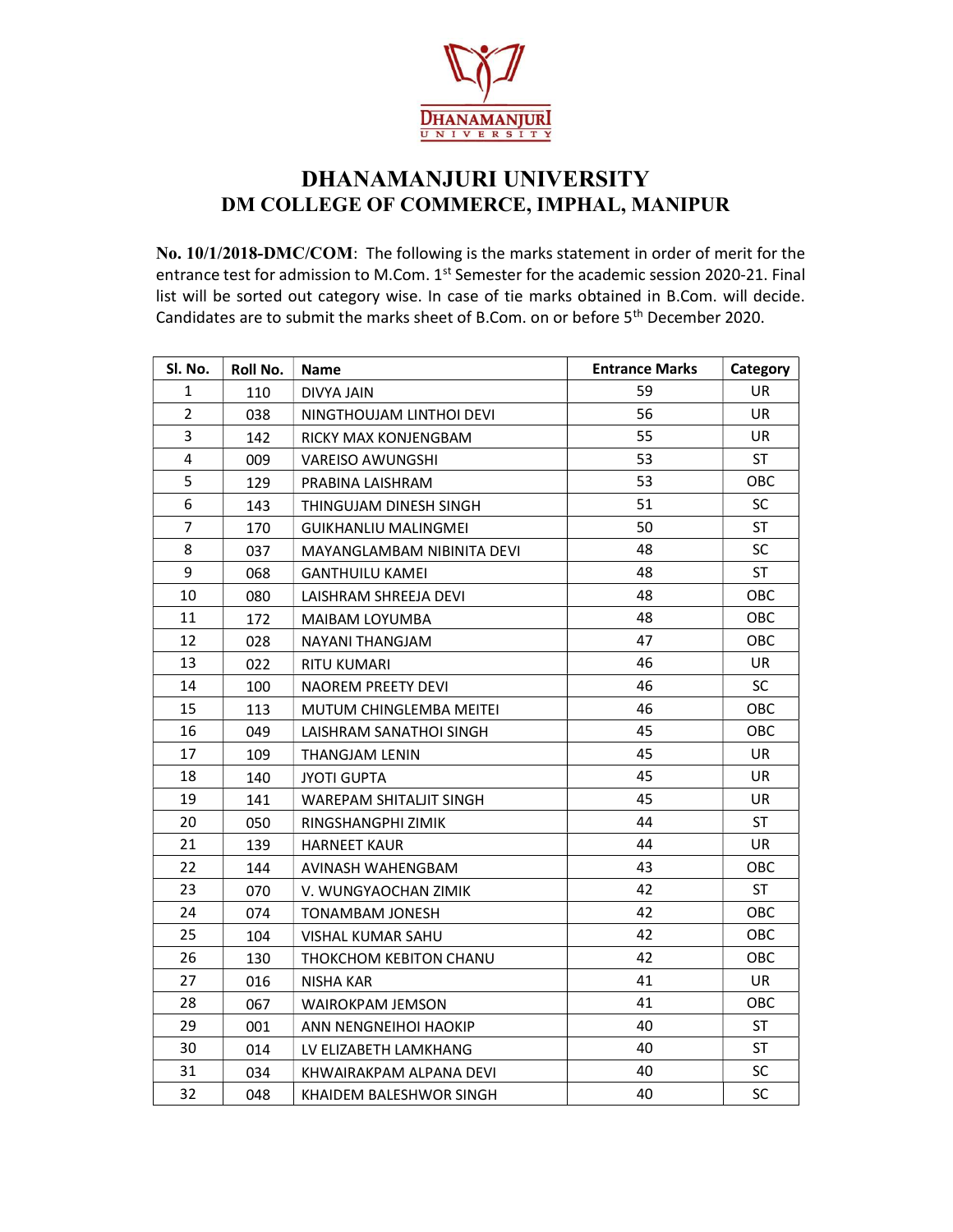| 33 | 063 | PUYAM SHILSHILA DEVI          | 40 | OBC        |
|----|-----|-------------------------------|----|------------|
| 34 | 123 | AKOIJAM CHINGKHEINGANBI CHANU | 40 | OBC        |
| 35 | 135 | SAMIKSHA DHAKAL               | 40 | <b>UR</b>  |
| 36 | 163 | LAISHRAM BIJESH SINGH         | 40 | <b>OBC</b> |
| 37 | 095 | ROBAS KABUIL GANGMEI          | 39 | <b>ST</b>  |
| 38 | 128 | PH. CHONGNEIKIM SINGSON       | 39 | ST         |
| 39 | 069 | LINGLUXMI VAIPHEI             | 38 | <b>ST</b>  |
| 40 | 087 | CHINGAKHAM SHANTIRANI DEVI    | 38 | <b>OBC</b> |
| 41 | 125 | AKOIJAM BIKASH MEITEI         | 37 | UR         |
| 42 | 159 | TAMANNA JAIN                  | 37 | UR.        |
| 43 | 171 | NINGOMBAM ADITYA MEITEI       | 37 | UR.        |
| 44 | 008 | LAITONJAM TOMTHINNGANBA SINGH | 36 | OBC        |
| 45 | 121 | JONATHAN HAOKIP               | 36 | ST         |
| 46 | 168 | LINTHOINGANBI MOIRANGTHEM     | 36 | OBC        |
| 47 | 006 | KHUNDONGBAM GRACY CHANU       | 35 | OBC        |
| 48 | 007 | TULLESHORI ELANGBAM           | 35 | OBC        |
| 49 | 020 | ANGOM AMARJIT SINGH           | 35 | <b>SC</b>  |
| 50 | 024 | MONOHARMAYUM ESTHER SHARMA    | 35 | <b>OBC</b> |
| 51 | 084 | MILLINA ASHEM                 | 35 | <b>OBC</b> |
| 52 | 088 | THD HUDSON CHIRU              | 35 | ST         |
| 53 | 103 | SUBHAM KUMAR JAISWAL          | 35 | UR         |
| 54 | 118 | SOROR K. THEMSAH              | 35 | <b>ST</b>  |
| 55 | 173 | MOIRANGTHEM BEBIKA DEVI       | 35 | OBC        |
| 56 | 058 | MANSAKLA TUITHUNG             | 34 | <b>ST</b>  |
| 57 | 060 | <b>ABNER KEISHING</b>         | 34 | ST         |
| 58 | 078 | SAGOLSHEM MELODY CHANU        | 34 | OBC        |
| 59 | 097 | DIMCHUILIU GANGMEI            | 34 | ST         |
| 60 | 099 | <b>MAIMOM BANDANA DEVI</b>    | 34 | OBC        |
| 61 | 114 | CHANDA DEVI KAFLE             | 34 | <b>OBC</b> |
| 62 | 160 | ANISH PRASAD                  | 34 | OBC        |
| 63 | 042 | <b>BIPIN LONGJAM</b>          | 33 | OBC        |
| 64 | 061 | <b>NARESH LAISHRAM</b>        | 33 | UR         |
| 65 | 065 | NATHAN GOLMEIH                | 33 | <b>ST</b>  |
| 66 | 083 | CHAKPRAM DEBYALAXMI DEVI      | 33 | OBC        |
| 67 | 101 | ANGOM LOYANGAMBA SINGH        | 33 | UR         |
| 68 | 131 | ATHOKPAM LINTHOINGAMBI LUWANG | 33 | OBC        |
| 69 | 035 | PHURITSHABAM ANJANA DEVI      | 32 | <b>SC</b>  |
| 70 | 057 | LEIYACHON JAJO                | 32 | <b>ST</b>  |
| 71 | 062 | AB MARIABUILIU                | 32 | ST         |
| 72 | 066 | <b>WUNGNAOSO CHITHUNG</b>     | 32 | <b>ST</b>  |
| 73 | 072 | LEIYAPAM ASAIWO               | 32 | ST         |
| 74 | 175 | NKHAKHAIBOU                   | 32 | <b>ST</b>  |
| 75 | 176 | NAOREM PRIYORANJAN SINGH      | 32 | OBC        |
| 76 | 012 | SHYAM KUMAR LIMBU             | 31 | UR         |
| 77 | 013 | ROHIT SHRESTHA                | 31 | UR         |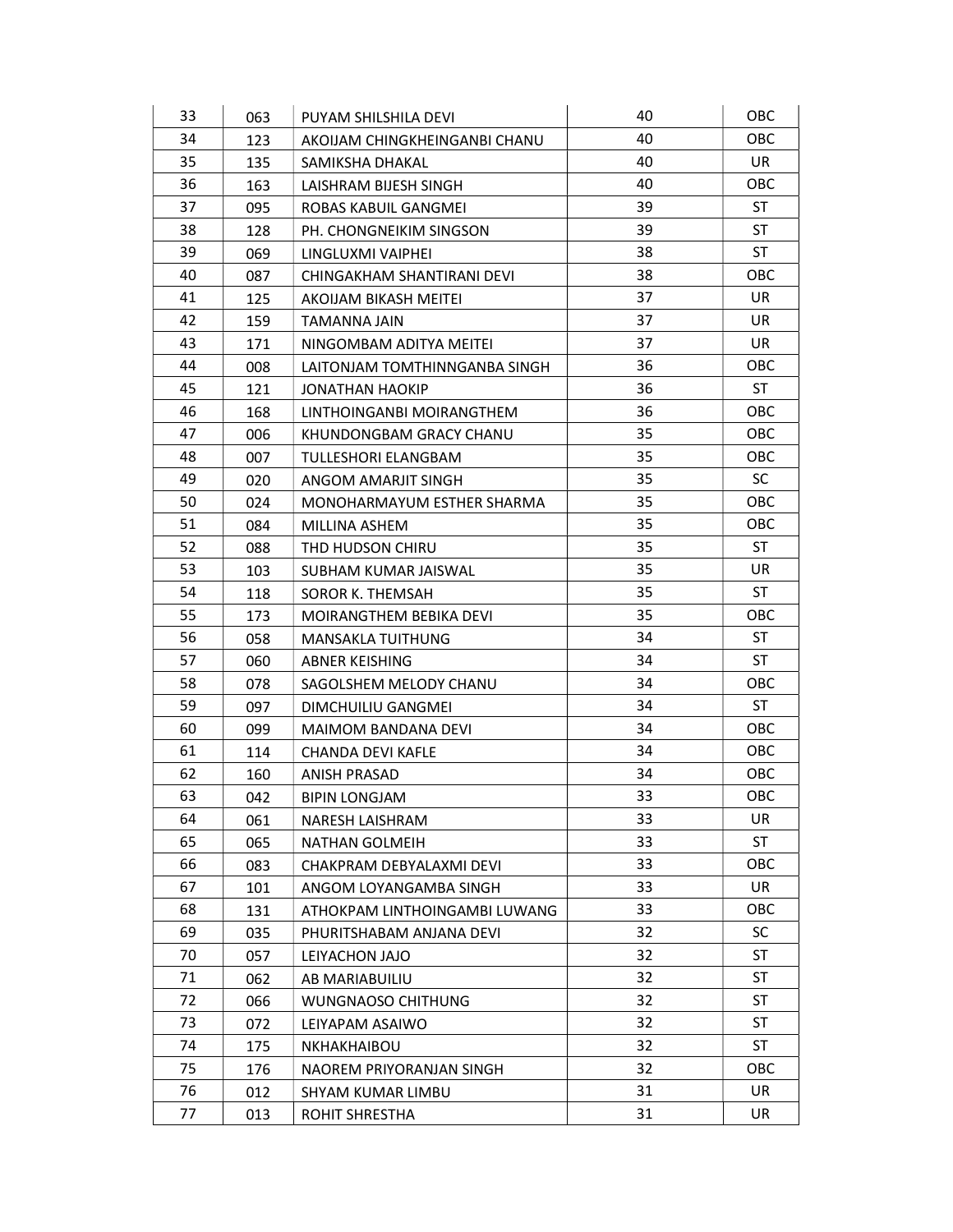| 78  | 045 | <b>NAOKIM NEIHSLEL</b>        | 31 | <b>ST</b> |
|-----|-----|-------------------------------|----|-----------|
| 79  | 051 | RASHIWON YR                   | 31 | <b>ST</b> |
| 80  | 081 | <b>THOMAS MOIRANGTHEM</b>     | 31 | UR        |
| 81  | 148 | THOKCHOM ELIZABETH DEVI       | 31 | UR.       |
| 82  | 166 | KHWAIRAKPAM SURJAKUMAR SINGH  | 31 | <b>SC</b> |
| 83  | 036 | THIYAM SOPHIYA                | 30 | OBC       |
| 84  | 047 | CHESAM SHAHEED HUSSAIN        | 30 | OBC       |
| 85  | 052 | YUMNAM SYLVIA                 | 30 | UR        |
| 86  | 053 | SAPHINLUNG KAMEI              | 30 | <b>ST</b> |
| 87  | 071 | KSM RAMNGANING                | 30 | <b>ST</b> |
| 88  | 105 | NONGTHOMBAM NETAJINI          | 30 | UR.       |
| 89  | 115 | SAGAR PRASAD SAHU             | 30 | OBC       |
| 90  | 161 | <b>SUMIT KUMAR</b>            | 30 | OBC       |
| 91  | 174 | NONGMAITHEM REBITA            | 30 | OBC       |
| 92  | 003 | SANATHOI TONGBRAM             | 29 | OBC       |
| 93  | 027 | SENJAM GOMTI DEVI             | 29 | UR        |
| 94  | 041 | NK POU RAMWANGLIU             | 29 | <b>ST</b> |
| 95  | 043 | SHIMREISA SHIMPHRUI           | 29 | ST        |
| 96  | 076 | <b>BIRJIT PUNGSUMBAM</b>      | 29 | OBC       |
| 97  | 119 | HIJAM NIRMALA DEVI            | 29 | OBC       |
| 98  | 127 | NAOREM JALINA DEVI            | 29 | <b>SC</b> |
| 99  | 150 | SHOROKHAIBAM BINEETA DEVI     | 29 | OBC       |
| 100 | 156 | NAOREM JOHN SINGH             | 29 | <b>SC</b> |
| 101 | 004 | LAISHRAM SHALEJA DEVI         | 28 | OBC       |
| 102 | 025 | MOHAMMAD AZIZ KHAN            | 28 | OBC       |
| 103 | 029 | VANDANA WANGKHEIRAKPAM        | 28 | OBC       |
| 104 | 031 | DEBIKA DEB                    | 28 | UR        |
| 105 | 075 | <b>BONGNAINGAM HONGSHA</b>    | 28 | <b>ST</b> |
| 106 | 106 | LEIRORMI HUNGYO               | 28 | ST        |
| 107 | 158 | <b>NETA LOITONGBAM</b>        | 28 | OBC       |
| 108 | 026 | CHONGTHAM PUSHPA DEVI         | 27 | OBC       |
| 109 | 056 | KHULAR RENGHONG               | 27 | ST        |
| 110 | 064 | <b>GAILIANG KAMEI</b>         | 27 | <b>ST</b> |
| 111 | 090 | NONGMAITHEM ANJALI DEVI       | 27 | UR        |
| 112 | 102 | RAJKUMAR JOHNSON SINGH        | 27 | OBC       |
| 113 | 116 | SHAGOLSHEM KABITA CHANU       | 27 | OBC       |
| 114 | 124 | LINTHOI YUMNAM                | 27 | OBC       |
| 115 | 162 | PEBAM RONEN MEITEI            | 27 | OBC       |
| 116 | 033 | <b>GANTHUINGAM RONGMEI</b>    | 26 | ST        |
| 117 | 112 | THONGRAM GOURADASH            | 26 | OBC       |
| 118 | 122 | TAJON WANGLIU NEWMAI          | 26 | ST        |
| 119 | 133 | KHUMANTHEM HIYAIKHOMBA MEITEI | 26 | OBC       |
| 120 | 030 | DIVYA KUMARI                  | 25 | OBC       |
| 121 | 077 | OKRAM BINODKUMAR MEITEI       | 25 | OBC       |
| 122 | 086 | SAPAM JANESHWOR SINGH         | 25 | OBC       |